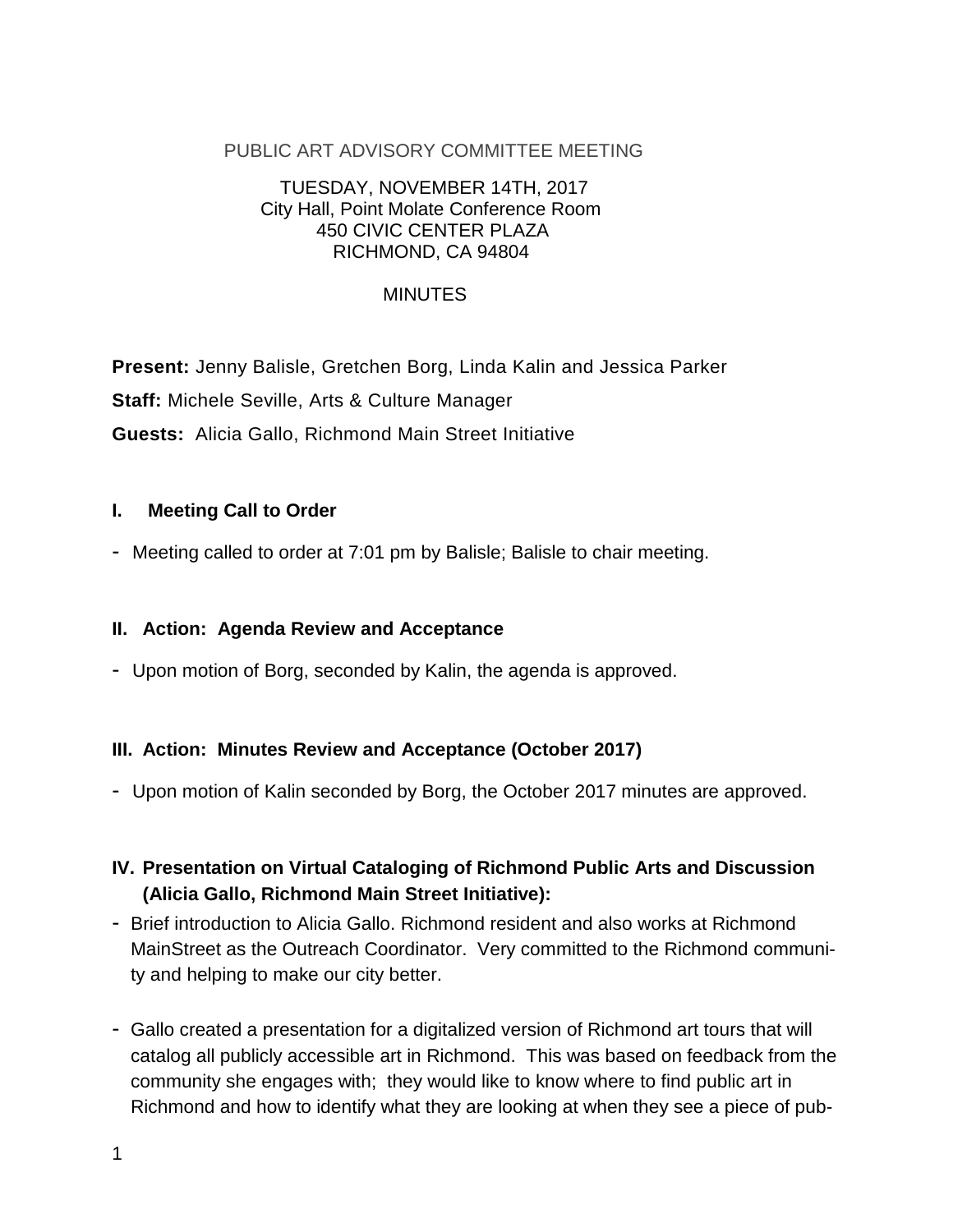lic art on display. Public art community members expressed interest in viewing art installations on a map, and would like to view both city public art and community art.

- Gallo built a Google site, using a free Google web building tool, Google maps and Google sheets and additionally engaged the data repository product called air table, where the information about the art is stored. Air table integrates with Google sheets and contains text information about the art and the artist. Another Google folder is used to collect the images of the art, and this is stored in Google drive. The site is not live currently, but Gallo is looking to build and populate the data fields and possibly have us help her work out a system for content management as well. While some content will come from PAAC, other content will be CrowdSourced by the community so content management will involve editing and posting community submitted content.
- Gallo has built a very thorough cataloguing tool that can be used by the community to map out where to find and learn about public art in Richmond—this is one of the goals of Parker's proposed Public Art App. Gallo used the Our Map project from a Healthy Richmond as a basis for how this Google site could work.
- Parker gives a brief overview about the App proposal which has goals in alignment with the Main Street Google site presented by Gallo. The App becomes more dynamic with a website, so both projects are related and could possibly fit together, if one doesn't negate the other. Parker thinks that we should always seek ways to avoid duplicating work particularly when engaging with a volunteer community, and that it is usually better to team up to solve a problem rather than pursing solo overlapping solutions.
- Seville mentions that there should be a distinction between publicly created art and City owned public art. Seville encourages information sharing, and mentions that we might return to this topic in January 2018.
- **V. Action: Vote on Staff Recommendation for Moody Underpass Invitational Call for Artists (All):**
- Discussion around how to best fulfill state mandated guidelines and timelines with our artists selection process for the Moody Underpass.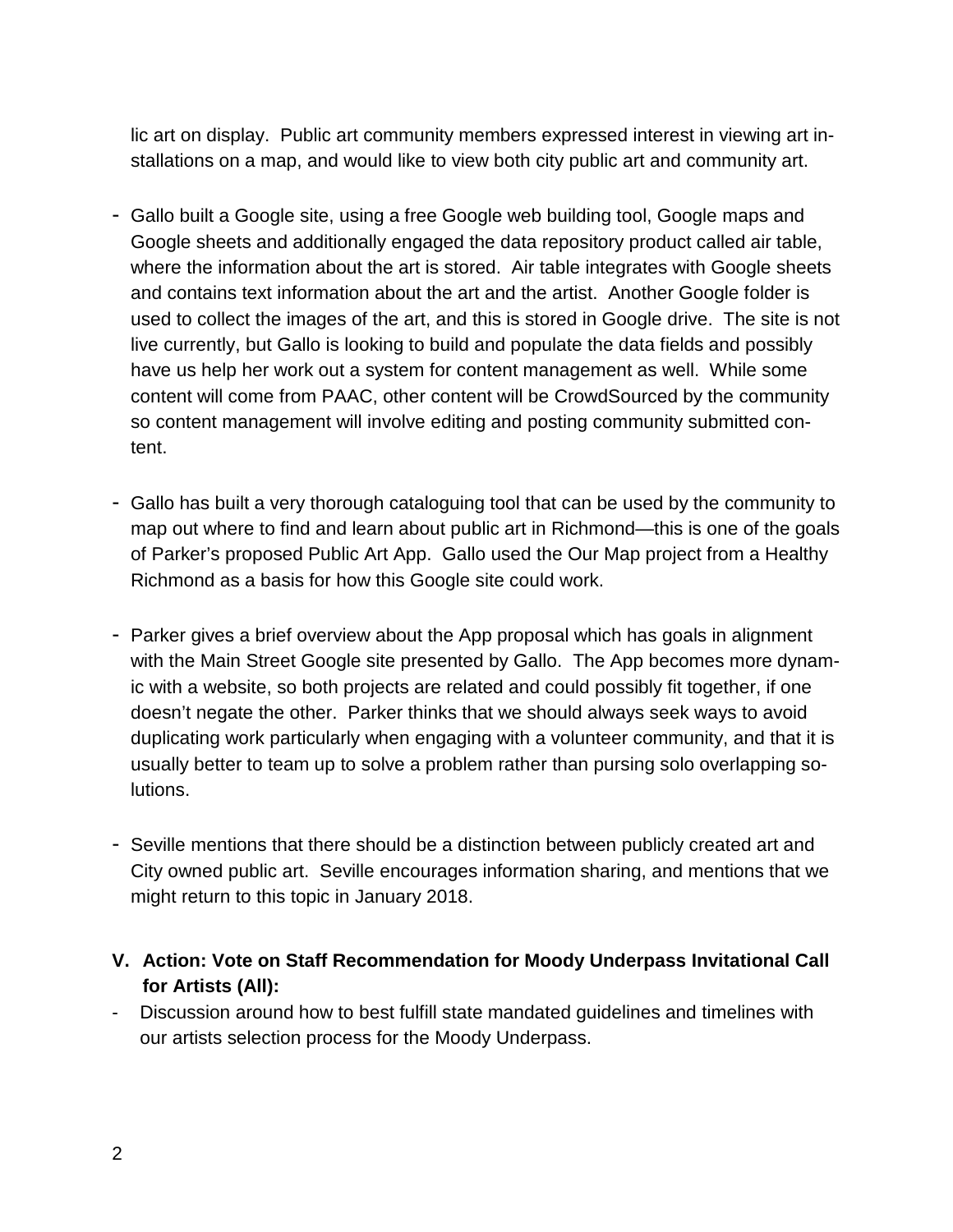- Decision reached to invite a short list of artists to submit a time sensitive proposal. Artists include: Masayuki Nagase, Sheila Ghidini, and Delaney & Chin.
- PAAC members viewed the websites of all short list artists and all have public art installation experience and create beautiful, moving work. PAAC members reviewed the art installations included on the websites.
- PAAC made the following recommendation regarding the method of public art selection to be used for the Moody Memorial Underpass project. This method of selection is allowable under Section 7.3e of the Public Art Program Policies & Procedures
- The Public Art Advisory Committee (PAAC) recommends to the Richmond Arts & Culture Commission (RACC) that an artist for the Moody Memorial Underpass public art project be selected from a short list of three artists including: Sheila Ghidini, Masayuki Nagase, and Delaney & Chin. The artists will be invited to submit a Letter of Interest, and the final selection will be made by the PAAC and recommended to the RACC. The recommendation was moved by Gretchen Borg, and seconded by Linda Kalin. The vote was unanimous.

### **VI. Update on Moody Underpass Developments (Seville):**

- Very tight timeline for meeting the fund requirements: first deadline on Dec. 1st.
- The oversight board is going to change over in June/July of 2018 so this project needs to be fast tracked. The memo outlines the issues that need to be addressed.
- Ann Maria Sears is an Ohlone tribe representative and has requested that a traditional ceremony be performed at the art dedication.

### **VII. Review Status of Public Art Policies and Procedures (Balisle/Kalin)**

Balisle provided a brief update: Balisle, Nina Velasquez, Kalin, Seville and Katy Curl had a productive meeting with Bill Lindsay, City Manager, and Lina Velasco, Planning Department. Moving forward, Seville will be the point person to interface with the Planning, Legal and Finance Departments regarding public art for new private development projects. Seville additionally secured permission to go the developer directly with a PAAC member. Velasco suggested that we meet with the planning department in Palo Alto.